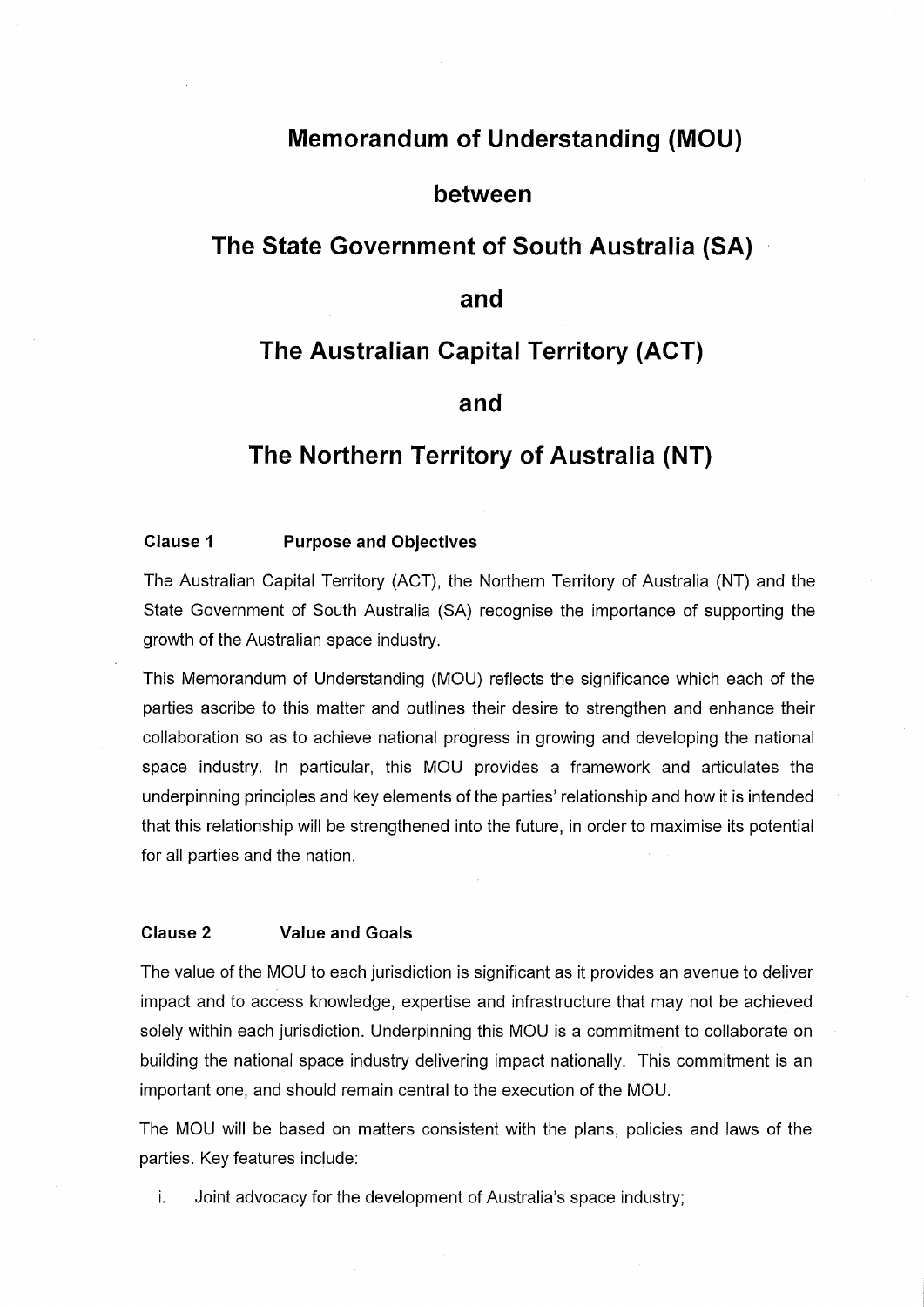- ii. Promoting national capability in space;
- iii. Input to discussion on national space policies, programs and strategies;
- iv. Jointly delivering impact to the nation.

 $\overline{a}$ 

#### **Clause 3 Overarching Principles Underpinning the MOU**

The relationship between SA, NT and ACT is a strong and positive one. The basic principles that underpin and govern the relationship will help to preserve and strengthen it. These principles include:

- $i.$  Integrity  $-$  each party acts towards the others in good faith and with honesty:
- $ii.$  Good communication each party communicates promptly and openly;
- $iii.$  Cooperation  $-$  each party works in a cooperative and constructive manner, recognising the other parties' view points and respecting the other parties' differences;
- iv. Innovation each party encourages new approaches and creative solutions to achieve positive outcomes and impact;
- v. Sustainability each party acknowledges that where possible, outcomes should be economically, socially and environmentally sustainable; and
- $vi.$  Mutual benefit  $-$  the interactions under this MOU create benefits for the three jurisdictions and the national space sector in general.

The parties agree that cooperation must remain consistent with the separate statutory responsibilities and strategies of the parties.

The parties agree to develop over time, ways to improve how agreements are recognised implemented and managed.

# **Clause 4 Jointly Advocating for the Development of Australia's Space Industry**

ACT, NT and SA space assets and capabilities have a critical role in the development of Australia's space industry. ACT, NT and SA will take a more coordinated approach to jointly advocate that the Australian Government should further develop these assets and capabilities and increase their international competitiveness.

This will include engagement with industry, academia and the general Australian public with a view to raising awareness and increasing support for the development of targeted space capabilities and assets.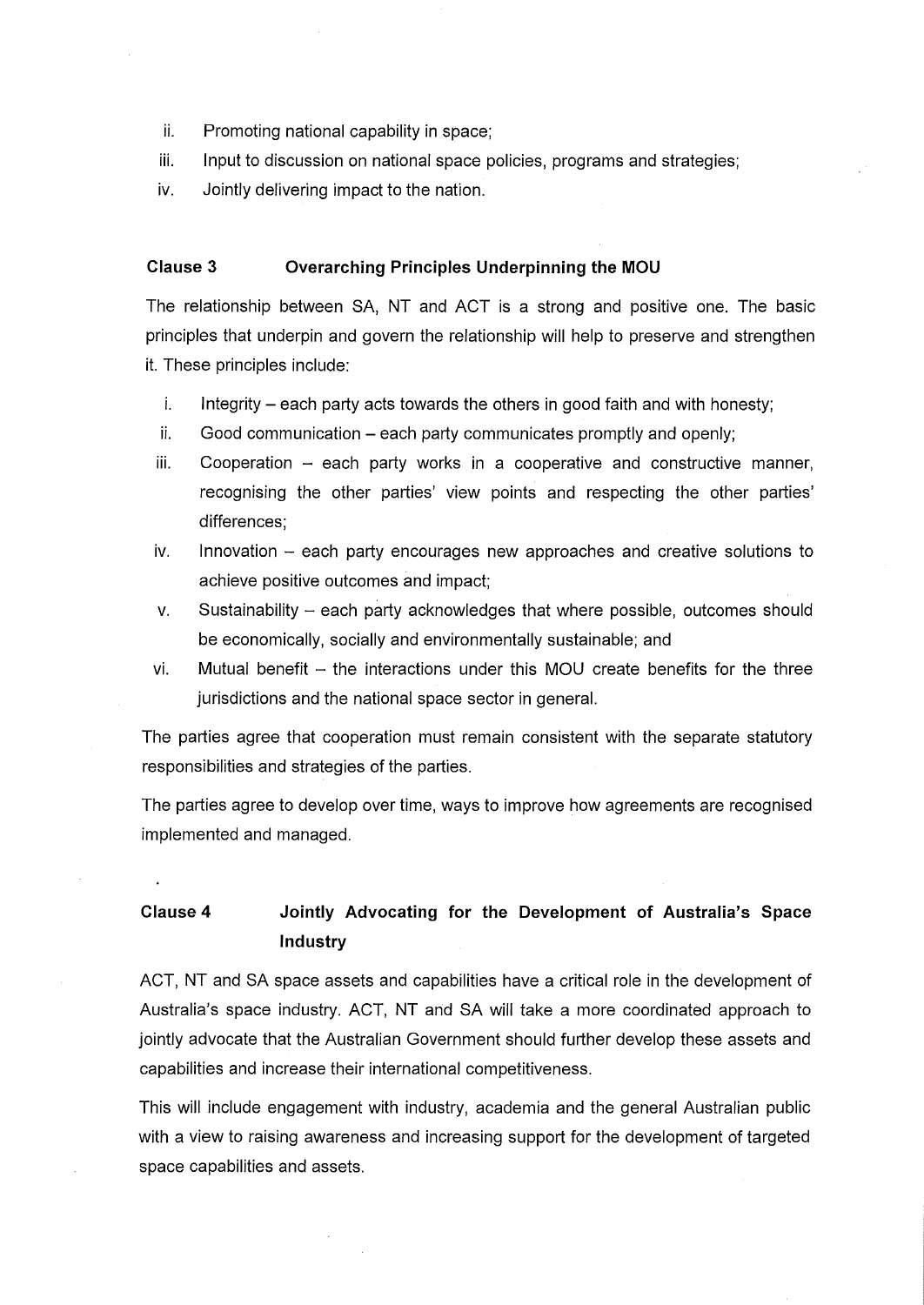ACT, NT and SA agree to use their best efforts and resources to engage both the Australian Government and other state governments in order to achieve an agreed, truly national, collaborative approach.

#### **Clause 5 Jointly Promoting Australia's Space Capability**

ACT, NT and SA are leading Australian jurisdictions dedicating resources in order to develop Australia's space industry.

ACT, NT and SA will actively seek opportunities to focus on providing support to professional development and skills training for young people to build capability in the national space sector.

ACT, NT and SA will explore opportunities to promote Australia's space research and development and industry capabilities in space to regional and international partners.

The strengthening relationship between ACT, NT and SA provides an opportunity to share capability plans. ACT, NT and SA will, when possible, communicate their capability plans to one. another, enabling each jurisdiction to consider establishing complementary capabilities.

# **Clause 6 Input to Discussion on National Space Policies and Programs and Strategies**

ACT, NT and SA will each have a role to play in contributing to national discussion on space policies, programs and strategies. Where possible and appropriate, ACT, NT and SA will coordinate their contributions to these discussions.

#### **Clause 7 Jointly Delivering Impact to the Nation**

ACT, NT and SA will work together to develop, encourage and use mechanisms to support the transition of research into practical outcomes of national benefit.

This may include sharing information, frameworks, plans and lessons learned with each other.

#### **Clause 8 Governing Mechanism**

In order to work towards the goals and objectives articulated in this MOU, execution of the MOU will be managed through the following mechanism: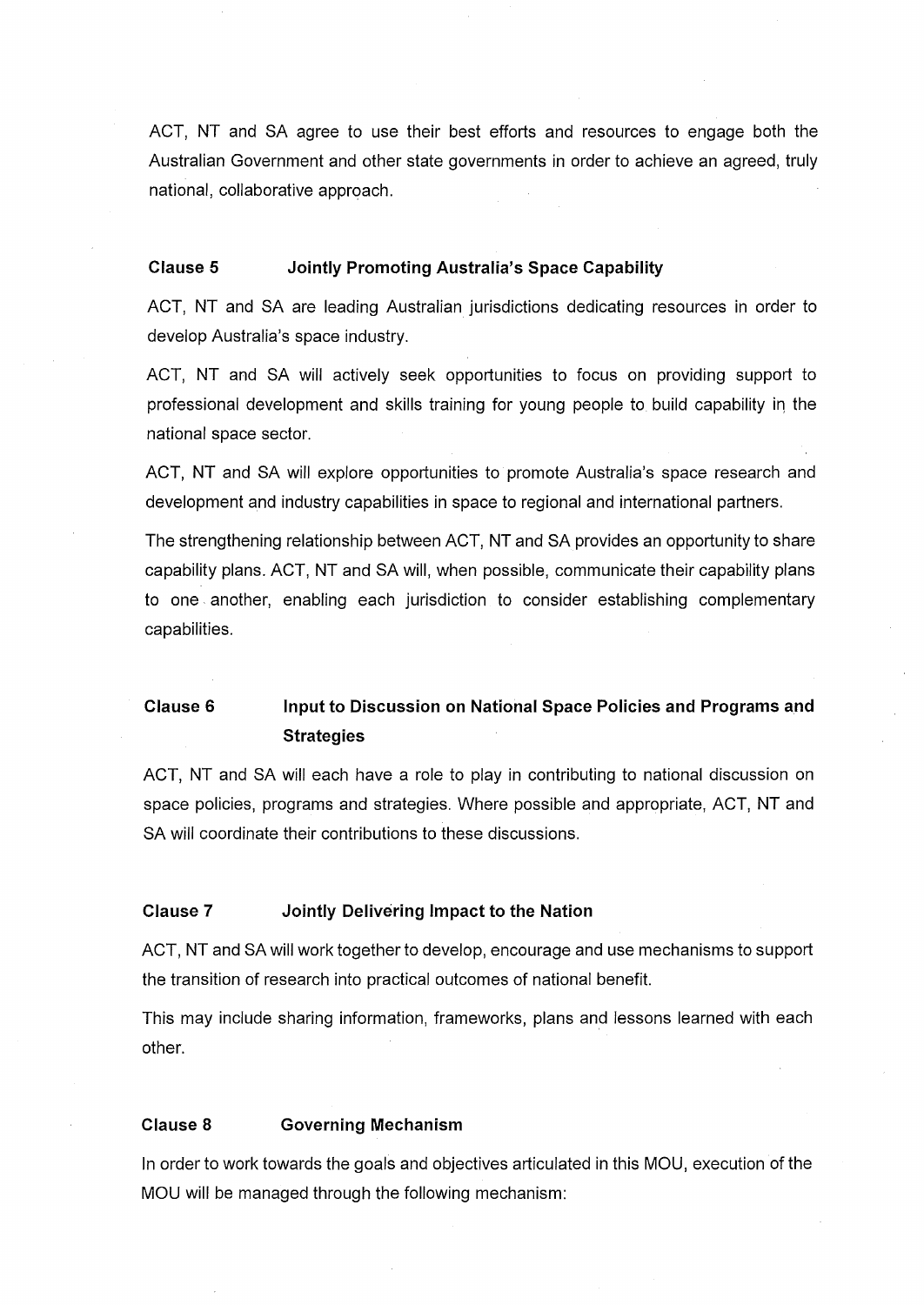- I. ACT, NT and SA, through representative agencies, will meet at least twice yearly to set broad directions and monitor the overall progress of the MOU.
- II. Nominated officers will have responsibility for the oversight of the relationship and will also identify and explore opportunities to work together in areas of common significance.

## **Clause 9 Term and Nature**

The term of this MOU is five years, at which time ACT, NT and SA will each review the relationship and seek to amend this MOU as required. The parties acknowledge that this is not a legally binding document but rather a statement of intent and principles which the parties will use to deepen and broaden their already significant relationship.

## **Clause 10 Acknowledgement**

ACT, NT and SA have different and complementary roles in the Australian space industry. The purpose of this MOU is to enhance collaboration between the three jurisdictions in order for all to work together to achieve increased growth, development and investment in the national space economy and deliver value to the Australian economy, society and environment.

The parties recognise that they can best achieve their respective missions by significant cooperation with each other but in doing so, each party shall be at liberty to conduct and exploit its own developments, and related activities without constraint. The MOU is not intended to create any exclusivity between the parties.

The parties are committed to enhancing the relationship and will explore mechanisms to turn this commitment into reality.